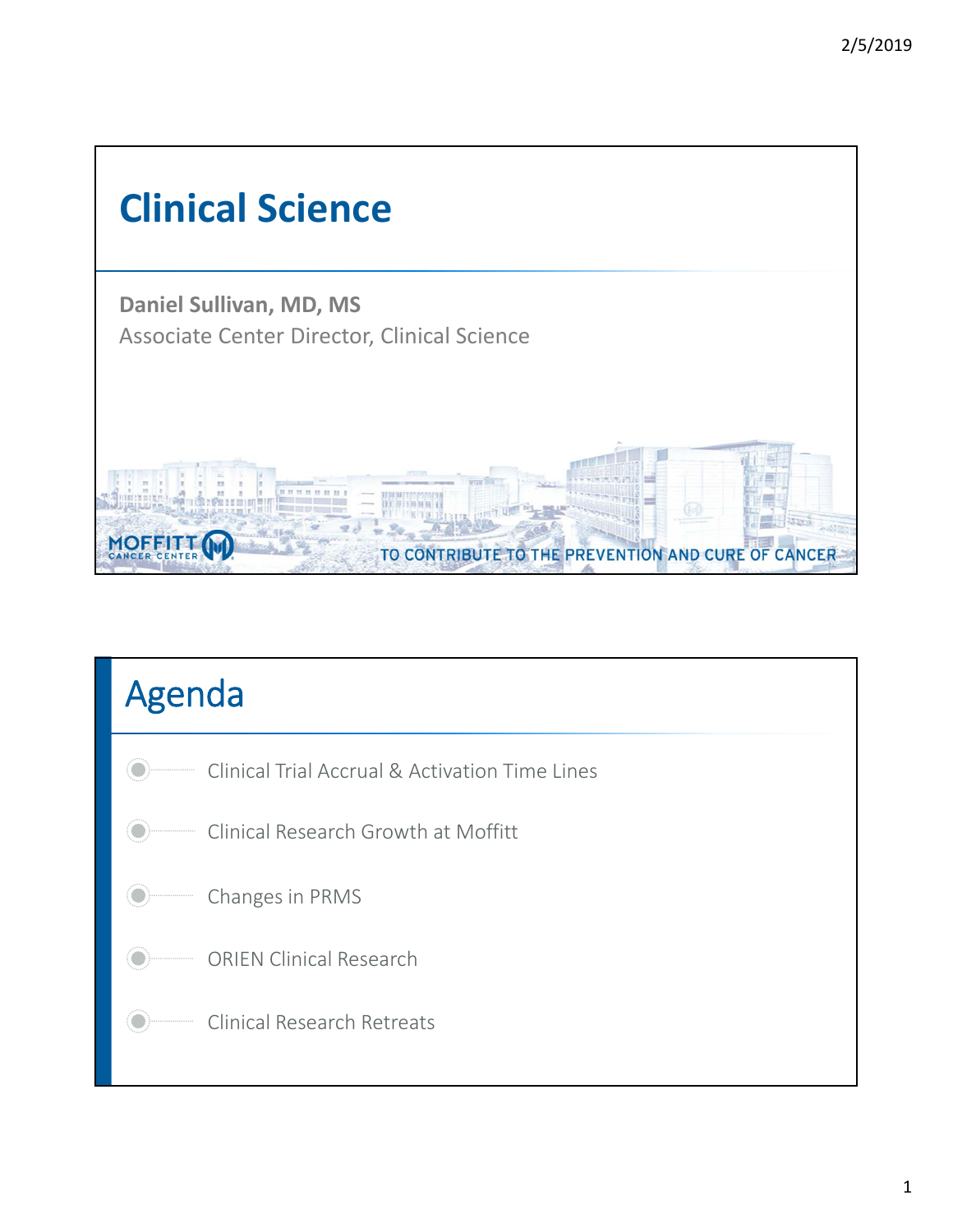

#### Clinical Intervention Trial Accrual by Sponsor Type

| <b>CY</b> | <b>Institutional Industry</b> |     | <b>Externally</b><br><b>Peer</b><br><b>Reviewed</b> | <b>National</b> | <b>Total</b> |
|-----------|-------------------------------|-----|-----------------------------------------------------|-----------------|--------------|
| 2016      | 229                           | 569 | 20                                                  | 82              | 900          |
| 2017      | 336                           | 620 | 26                                                  | 63              | 1045         |
| 2018      | 426                           | 629 | 60                                                  | 76              | 1191         |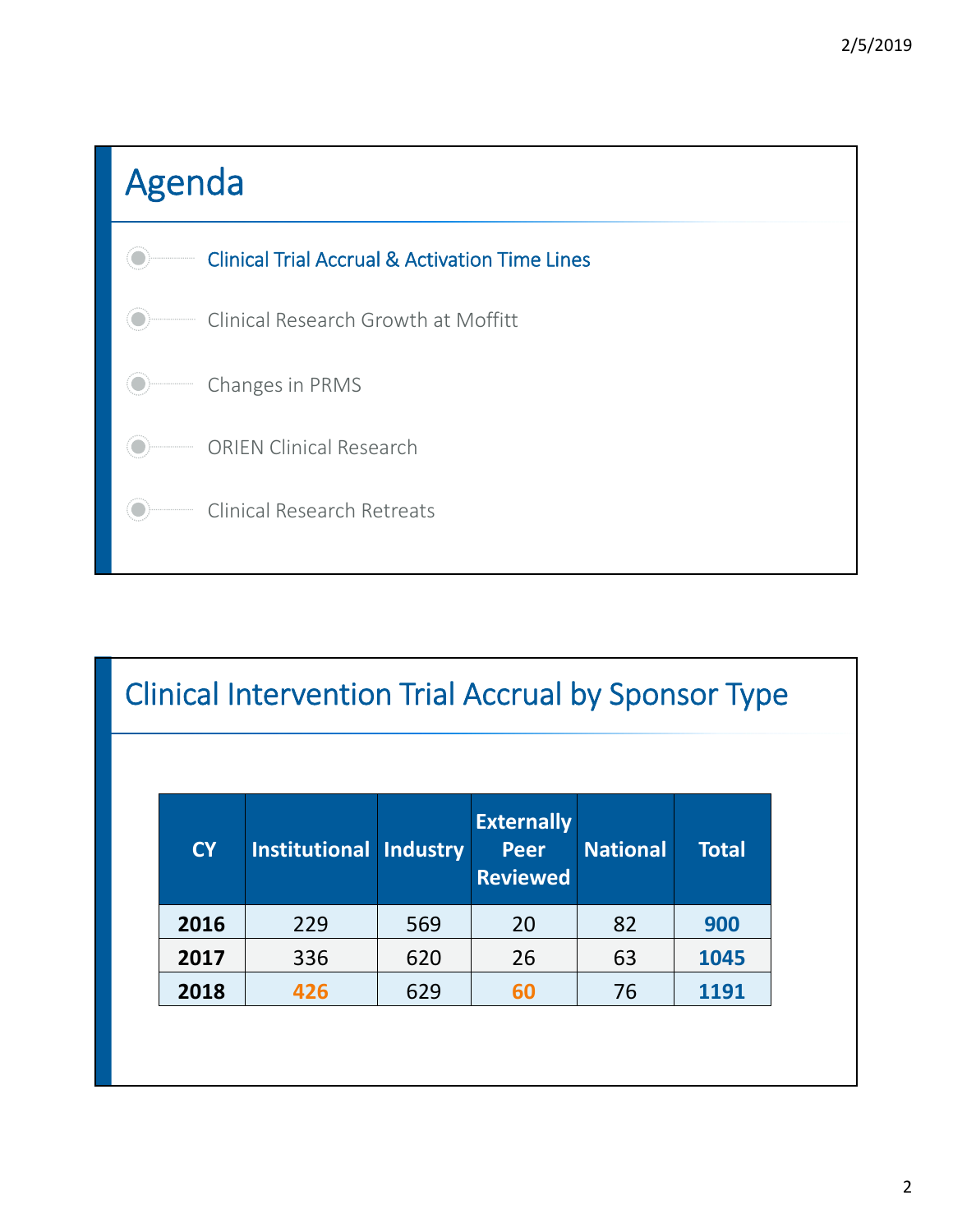|                        | <b>Diversity Accrual: All Intervention Trials</b>                                                                                                                                                                                                                                                        |              |                          |     |                        |              |       |  |  |  |
|------------------------|----------------------------------------------------------------------------------------------------------------------------------------------------------------------------------------------------------------------------------------------------------------------------------------------------------|--------------|--------------------------|-----|------------------------|--------------|-------|--|--|--|
|                        | <b>CY</b>                                                                                                                                                                                                                                                                                                | <b>Black</b> | <b>African American/</b> |     | <b>Hispanic/Latino</b> | <b>Women</b> |       |  |  |  |
|                        | 2016                                                                                                                                                                                                                                                                                                     | 152          | 7.8%                     | 222 | 11.4%                  | 997          | 51.1% |  |  |  |
|                        | 2017                                                                                                                                                                                                                                                                                                     | 116          | 6.7%                     | 149 | 8.6%                   | 883          | 51.2% |  |  |  |
|                        | 2018                                                                                                                                                                                                                                                                                                     | 88           | 4.9%                     | 253 | 14.0%                  | 944          | 52.2% |  |  |  |
| α<br>а<br>$\mathbf{C}$ | AA/Black patients are 6.0% of cancer cases in our catchment area and 5.2% of patients seen at Moffitt<br>H/L patients are 5.0% of cancer cases in our catchment area and 7.3% of patients seen at Moffitt<br>Women are 47.0% of cancer cases in our catchment area and 47.5% of patients seen at Moffitt |              |                          |     |                        |              |       |  |  |  |

## Diversity Accrual: Clinical Intervention Trials

| <b>CY</b> | <b>African American/</b><br><b>Black</b> |      |     | Hispanic/Latino | <b>Women</b> |       |  |
|-----------|------------------------------------------|------|-----|-----------------|--------------|-------|--|
| 2016      | 45                                       | 5.0% | 67  | 7.4%            | 424          | 47.1% |  |
| 2017      | 62                                       | 5.9% | 78  | 7.5%            | 477          | 45.6% |  |
| 2018      | 57                                       | 4.8% | 103 | 8.7%            | 595          | 50.0% |  |

• H/L patients are 5.0% of cancer cases in our catchment area and 7.3% of patients seen at Moffitt

• Women are 47.0% of cancer cases in our catchment area and 47.5% of patients seen at Moffitt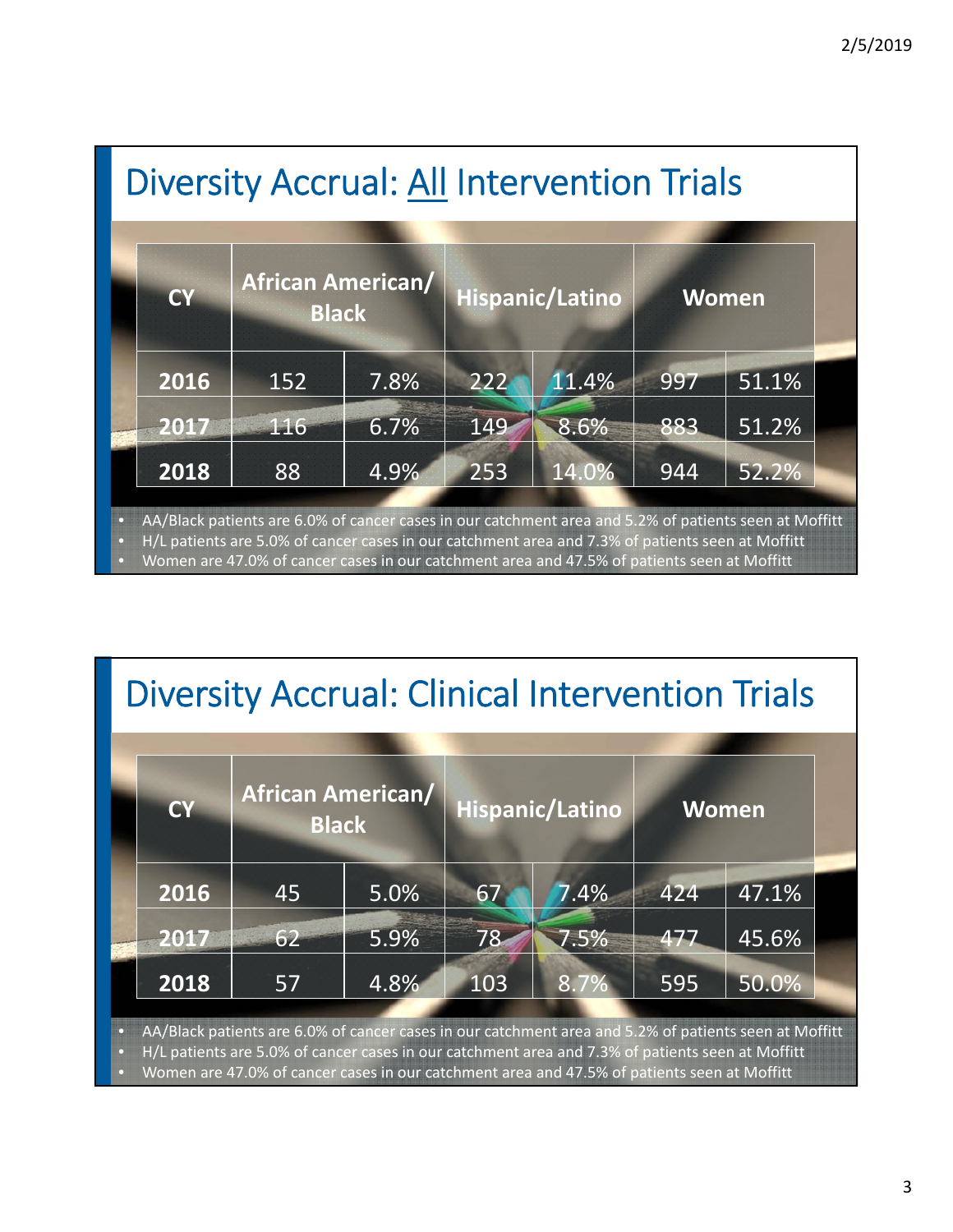### Minority Clinical Research Committee

- Sub-Committees
	- Catchment Area Research (Vadaparampil, Springer, Green)
	- Moffitt Clinical Research Education (Moffett, Soliman)
	- Clinical Research (Sullivan, Gray)
- Support of Intervention Trials Addressing Minority Disparities
	- Prostate cancer
		- Two trials: validation of Decipher test and intervention trial with predictive biomarkers (Yamoah)
		- Adaptive clinical intervention trial (Zhang)
	- Allogeneic HSCT (Pidala, Bajanyan, Elmariah)
	- Supportive care: In‐patient glucose control (Pabbathi)
- VAH Partnerships for Trials



# Clinical Intervention Accrual By Federal Sponsors

|                                                                                                                                                                                                                                                                                                                                                                                                                                                                                            |    | <b>NCI</b> | <b>National Clinical</b><br><b>Trials Network</b><br>a National Cancer Institute program |                |                          |              |             |            |     |                   |
|--------------------------------------------------------------------------------------------------------------------------------------------------------------------------------------------------------------------------------------------------------------------------------------------------------------------------------------------------------------------------------------------------------------------------------------------------------------------------------------------|----|------------|------------------------------------------------------------------------------------------|----------------|--------------------------|--------------|-------------|------------|-----|-------------------|
| <b>NCTN</b><br><b>ECOG-</b><br><b>SWOG</b><br><b>Alliance</b><br><b>ACRIN</b><br><b>NRG</b>                                                                                                                                                                                                                                                                                                                                                                                                |    |            |                                                                                          |                | <b>BMT</b><br><b>CTN</b> | <b>CITN</b>  | NCIC        | <b>UM1</b> | #   | <b>Total</b><br>% |
| 2016                                                                                                                                                                                                                                                                                                                                                                                                                                                                                       | 38 | 23         | 4                                                                                        | $\overline{4}$ | 11                       | $\mathbf{1}$ | 5           | 20         | 106 | (11.8%)           |
| 2017                                                                                                                                                                                                                                                                                                                                                                                                                                                                                       | 30 | 9          | 3                                                                                        | 6              | 12                       | 3            | $\mathbf 0$ | 26         | 89  | (8.5%)            |
| 2018                                                                                                                                                                                                                                                                                                                                                                                                                                                                                       | 24 | 6          | 11                                                                                       | 16             | 20                       | $\mathbf 0$  | $\mathbf 0$ | 58         | 135 | (11.4%)           |
| <b>NRG</b><br>$\left[\right. \times\right]$<br><b>G-ACRIN</b><br>-2<br>cancer<br>immunotherapy<br>Canadian Cancer<br><b>Alliance</b><br>for Clinical Trials<br>cancer research group<br>1als Group<br>atteer Centre<br>Reshaping the future of patient care<br>in Oncology<br>A cultured product of the Canadian Cannon Statisti<br><b>BLOOD AND MARROW</b><br>Leading cancer research. Together,<br>Advening Reservit. Improving Lives.16<br><b>TRANSPLANT</b><br>EXPERIAL ENDER PARTNERS |    |            |                                                                                          |                |                          |              |             |            |     |                   |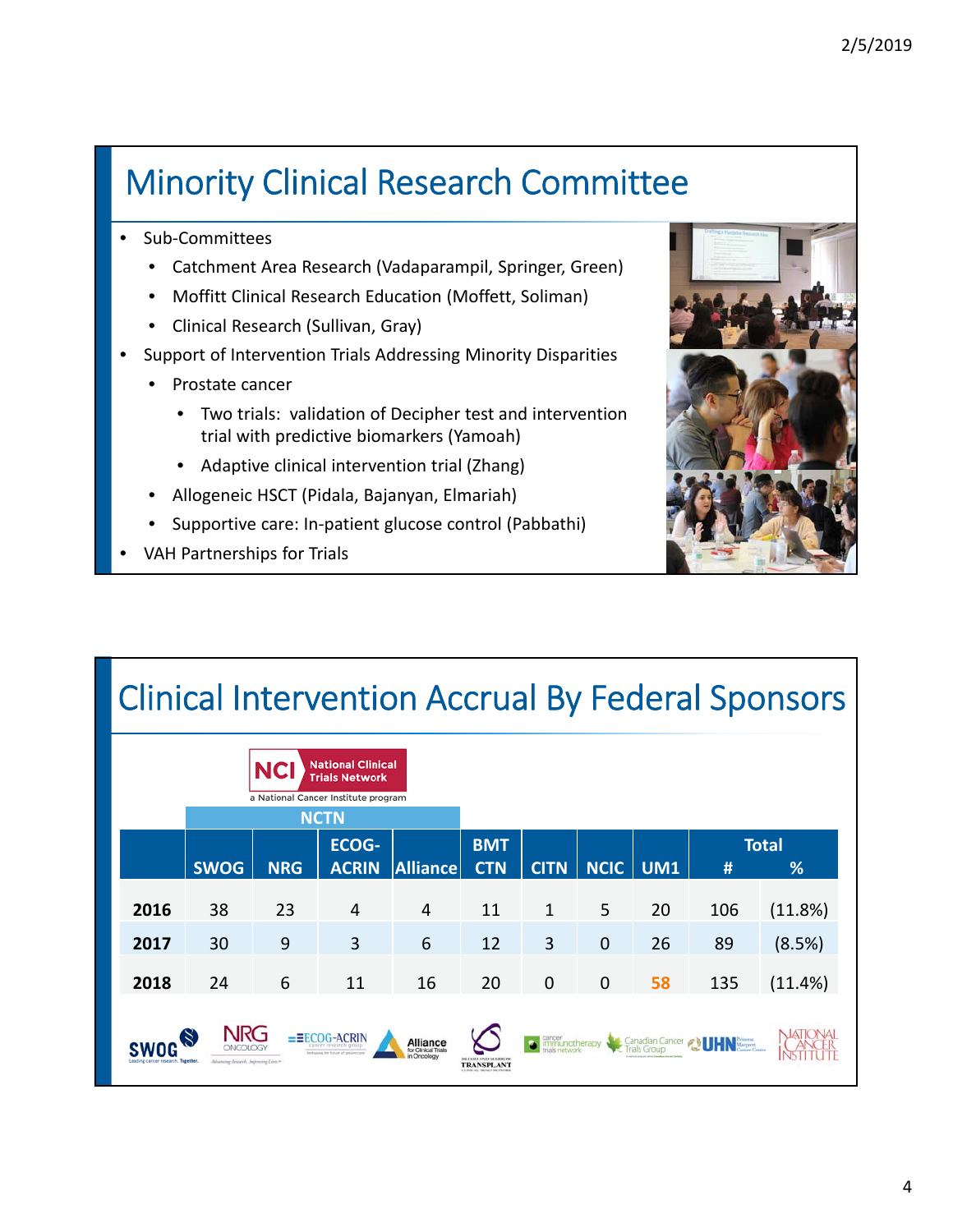|              | <b>Treatment</b> | <b>Supportive Care</b> | <b>Prevention</b> | <b>Total</b> |
|--------------|------------------|------------------------|-------------------|--------------|
| <b>CBMM</b>  | 944              | 6                      | 23                | 973          |
| <b>IMM</b>   | 208              | $\mathbf 0$            | 16                | 224          |
| <b>CBE</b>   | 9                | $\bf{0}$               | $\bf{0}$          | 9            |
| <b>HOB</b>   | $\overline{4}$   | 81                     | 52                | 137          |
| <b>CE</b>    | 26               | $\bf{0}$               | 439               | 465          |
| <b>Total</b> | 1,191            | 87                     | 530               | 1,808        |

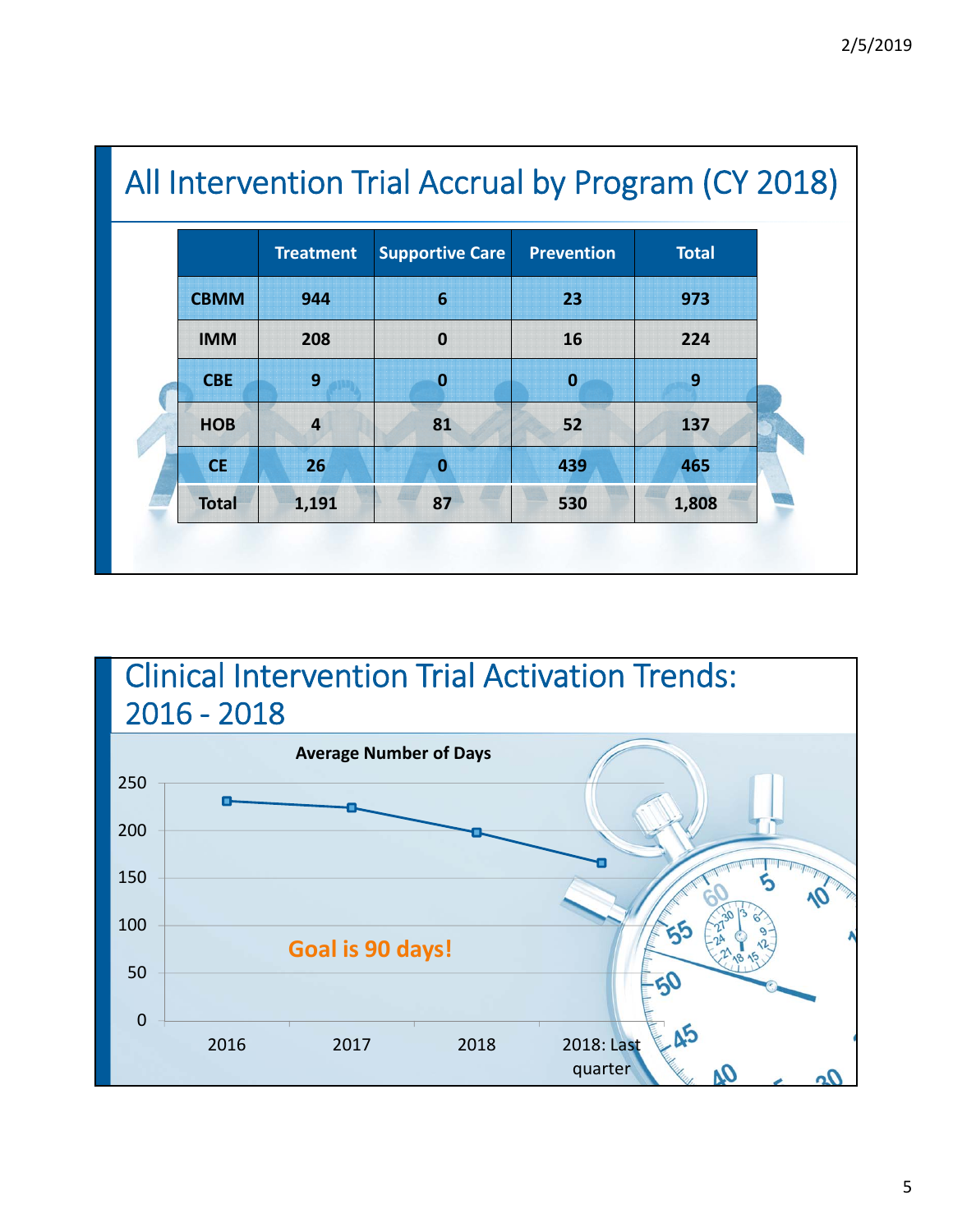

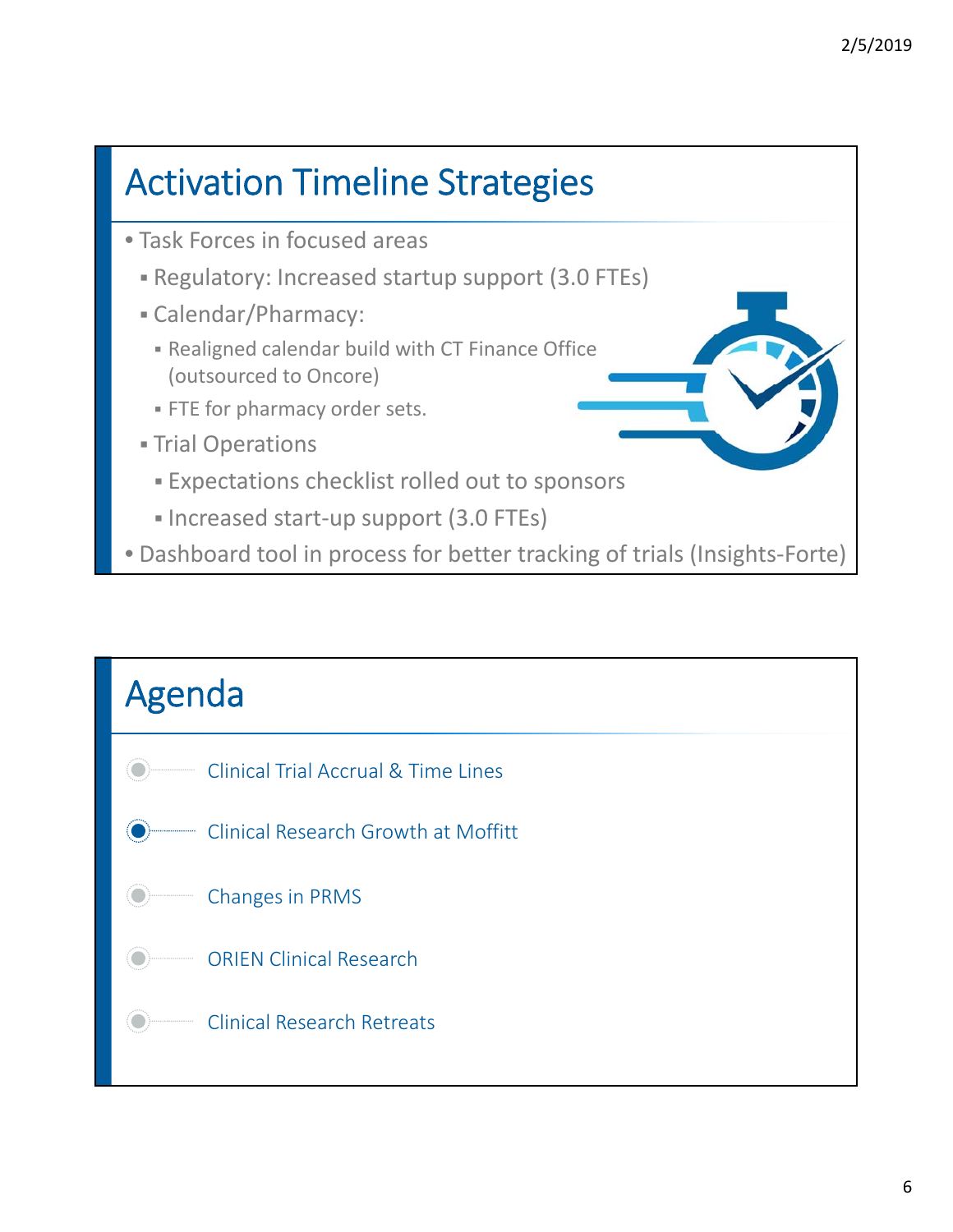#### Clinical Research on Moffitt Campuses

- Magnolia Campus
	- CRU 4,100sf
	- $\blacksquare$  16 Rx stations (9 chairs + 7 beds)
	- $\blacksquare$  IDS to 3<sup>rd</sup> floor hospital
	- **Solmaz Sahebjam, MD, Leader Phase 1 Program**
- Shultz Outpatient Clinic on the McKinley Campus
	- $\blacksquare$  CRU (5 chairs + 3 beds)
	- Hung Khong, MD, Medical Director
- Moffitt at International Plaza
	- 40,000sf
	- 24 SOC infusion chairs
	-



## Clinical Research Growth Plans: Infrastructure



- Clinical Research Units
	- Expand CRU space at Magnolia & extend hours (16  $\rightarrow$  21 Rx stations)
	- Expand capacity at McKinley (ACLS facility)
	- Extend research capabilities to MIP (~50% Magnolia capacity)
- Investigational Drug Services space & FTE expansion (all CRUs)
- Outsourcing services
	- EmergingMed.com (clinical trial navigator)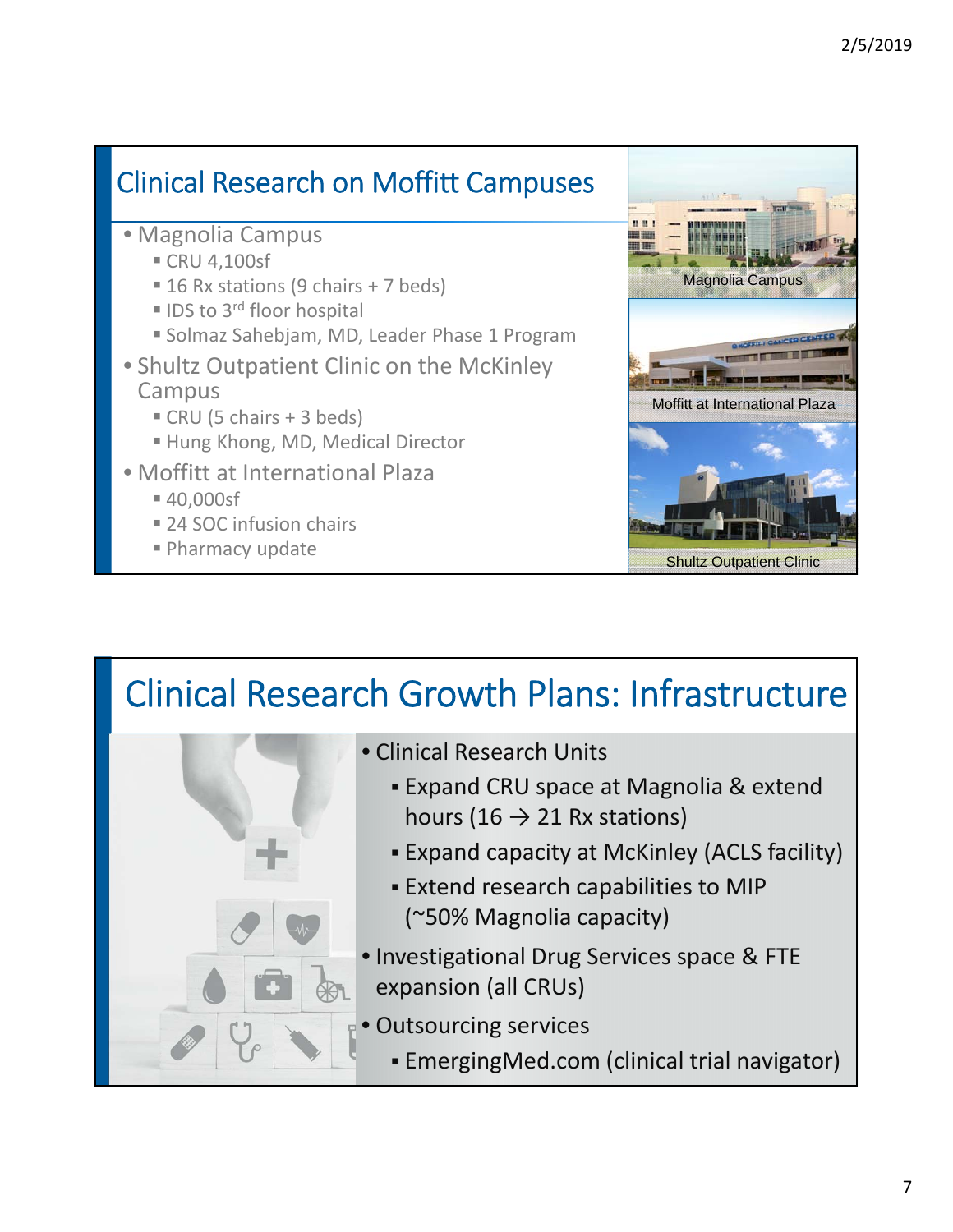## Clinical Research Growth Plans: Partnerships



- Memorial Hospital West (malignant heme & cellular therapy)
- VAHs
	- James Haley VA
	- **Bay Pines VA**
- **BayCare (radiation oncology trials)**
- Advent Health

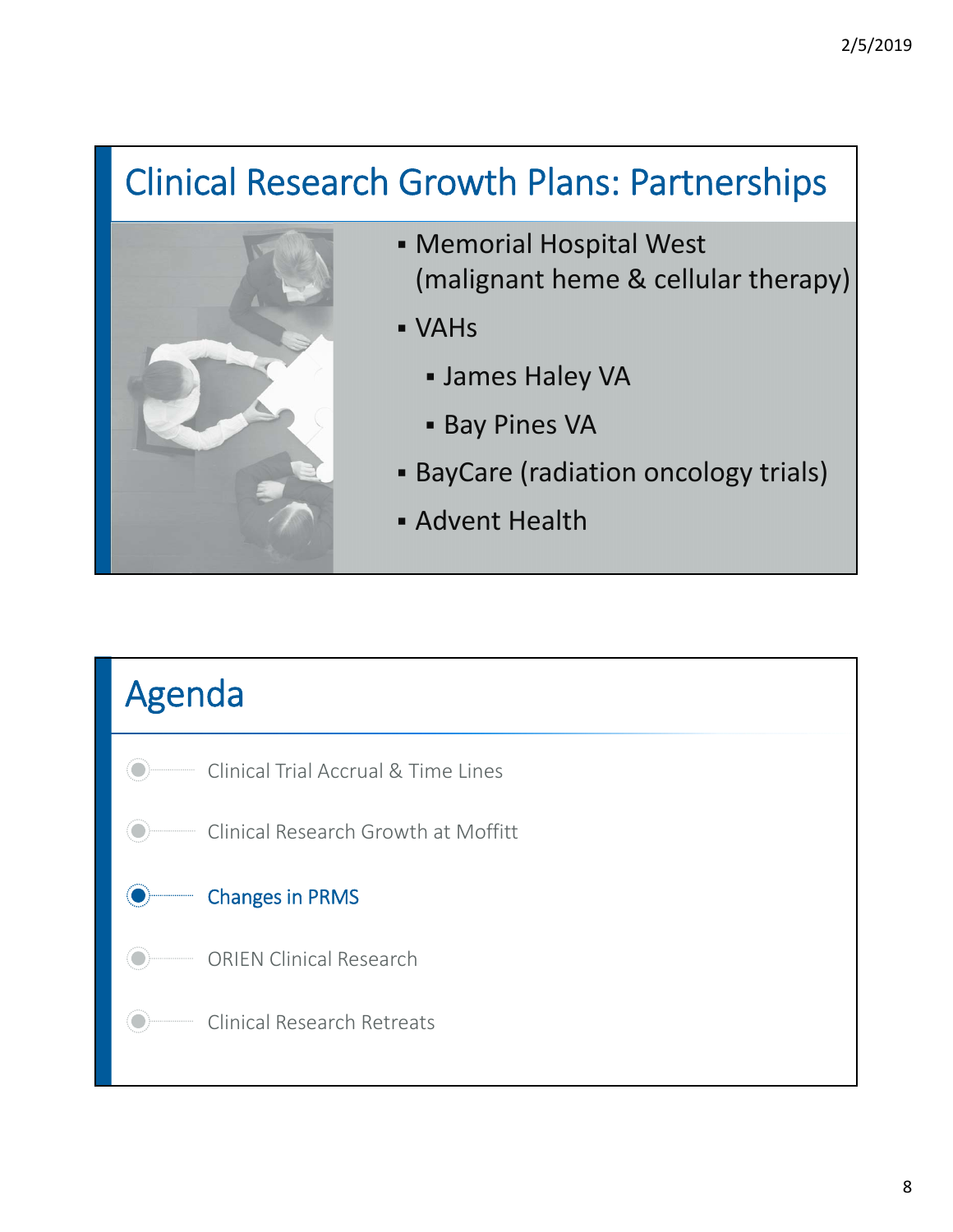## Major Changes for PRMS • **Scientific Review Committee** ■ First ever multi-institutional SRC (ORIEN) Modified definition of quorum to >50% of members present Added members with specific expertise • **Protocol Monitoring Committee** Expanded membership and role of PMC to include the review of all monitoring reports & audit reports • **Feasibility Review of Clinical Intervention Trials**

|                   |                             | <b>PMC</b>     | <b>SRC Holly</b> | <b>SRC Magnolia</b> |
|-------------------|-----------------------------|----------------|------------------|---------------------|
|                   | <b>Members</b>              | 12             | 18               | 20                  |
|                   | Senior                      | $\overline{4}$ | $\overline{7}$   | $\mathbf{1}$        |
|                   | Associate                   | $\overline{4}$ | 3                | 14                  |
|                   | Assistant                   | $\overline{2}$ | 7                | 4                   |
| <b>PMC</b>        | N/A                         | $\overline{2}$ | $\mathbf{1}$     | $\mathbf{1}$        |
|                   | <b>Expertise</b>            |                |                  |                     |
| &                 | Med Onc/Heme                | 3              | 5                | 6                   |
|                   | Surgeon                     | $\overline{2}$ | $\overline{3}$   | $\overline{2}$      |
| SRC<br>Membership | <b>Radiation Oncologist</b> | $\mathbf{1}$   | $\overline{2}$   | 3                   |
|                   | Radiologist                 | $\Omega$       | $\mathbf{1}$     | $\mathbf{1}$        |
|                   | <b>Biostatistician</b>      | 3              | $\overline{2}$   | $\overline{2}$      |
|                   | Pharmacist                  | $\mathbf{1}$   | $\mathbf{1}$     | $\mathbf{1}$        |
|                   | <b>Pathologist</b>          | $\mathbf{0}$   | $\overline{2}$   | $\overline{2}$      |
|                   | <b>BMT</b>                  | $\mathbf{1}$   | $\Omega$         | $\overline{2}$      |
|                   | <b>Basic Scientist</b>      | $\mathbf{0}$   | $\overline{2}$   | $\overline{2}$      |
|                   | <b>Nurse</b>                | $\mathbf{1}$   | $\Omega$         | $\Omega$            |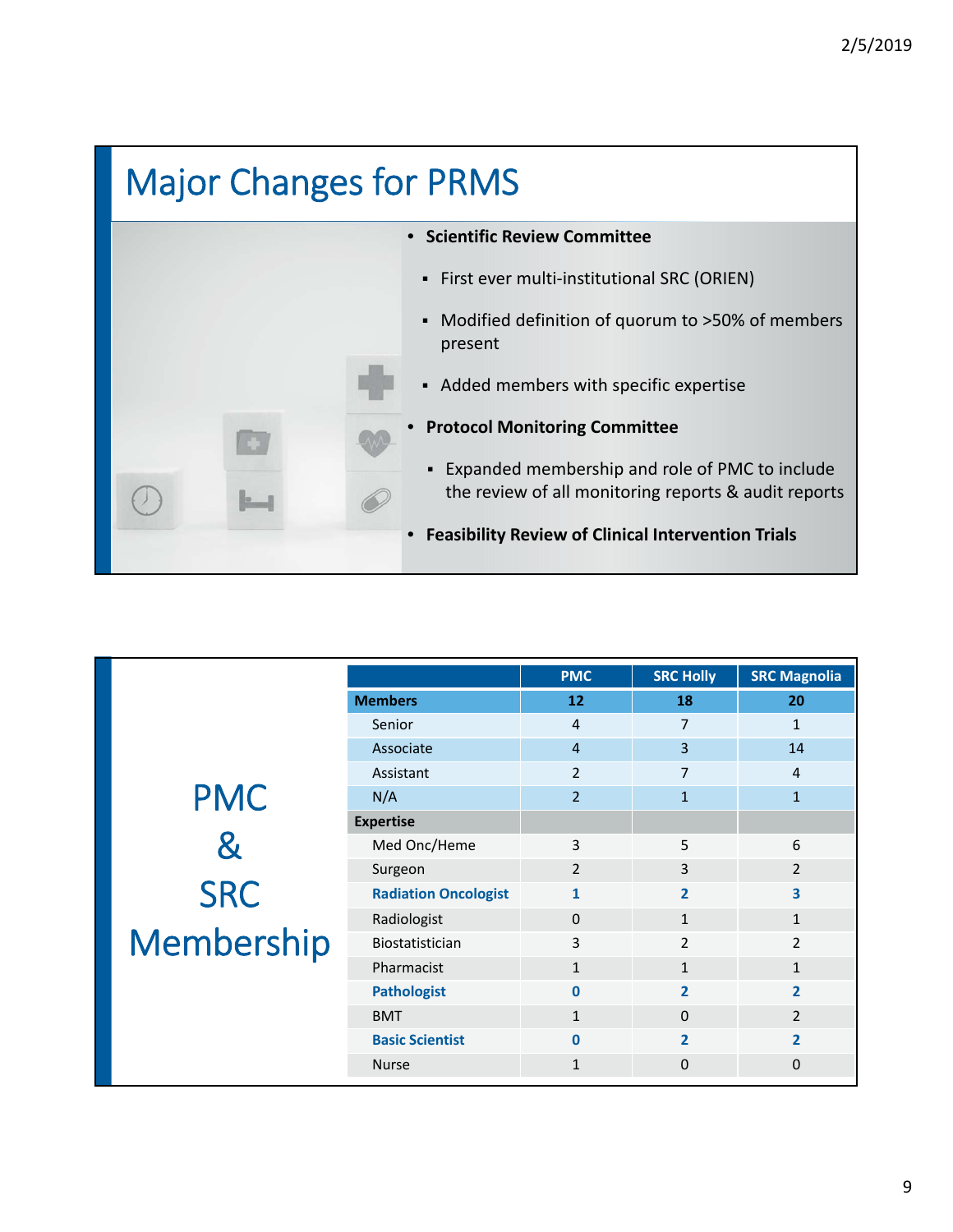

#### ORIEN Clinical Trials Network: Commitment to Expedited Trial Activation

|                                                      | <b>Item</b>                                    | <b>Description</b>                                                    |
|------------------------------------------------------|------------------------------------------------|-----------------------------------------------------------------------|
| IRB, scientific<br>review, contracting<br>and budget | <b>Single IRB</b>                              | • ORIEN Members using single IRB (WIRB)                               |
| discussions are<br>being centralized                 | <b>Single SRC</b>                              | ORIEN operates a single SRC, approved by<br>NCL and hosted at Moffitt |
| and harmonized<br>across ORIEN<br>Member sites to    | <b>Single Trial Budget</b>                     | • ORIEN goal to centralize budgets for clinical<br>trials             |
| ensure rapid<br>activation of trials                 | <b>Single Master Trial</b><br><b>Agreement</b> | • ORIEN & M2Gen developed a Master<br>Clinical Trials agreement       |

*<u>RRIEN</u>*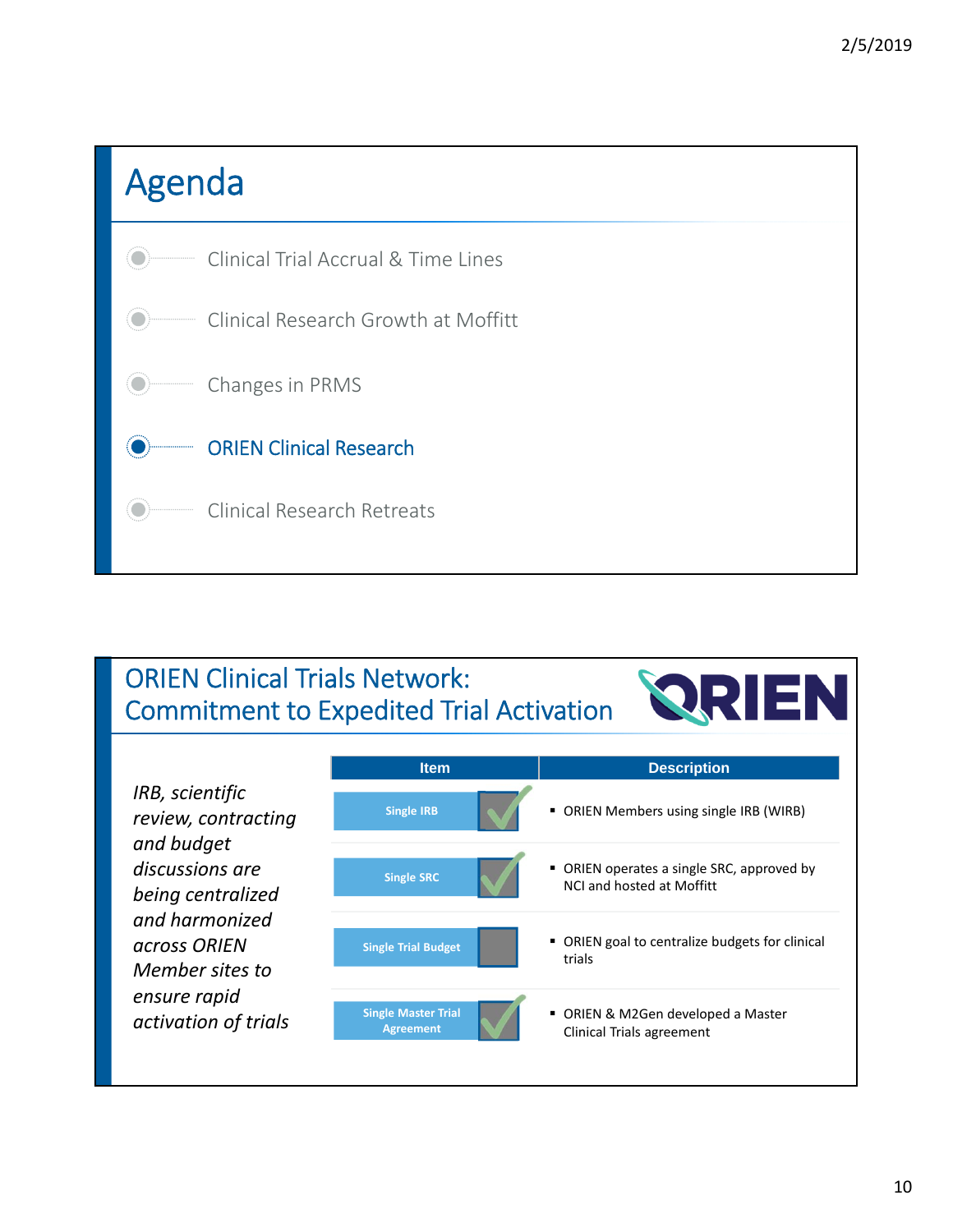

## ORIEN Clinical Trials

| <b>Trial Status</b>          | <b>Number</b>             |
|------------------------------|---------------------------|
| Open                         | $3(2$ IIT)                |
| Pending/In<br>Development    | $6(1$ IIT)                |
| <b>Moffitt Participation</b> | $2$ (open)<br>4 (pending) |
|                              |                           |



- Using ORIEN Avatar data to enrich for eligible patients
- For example:
	- BRCA 1/2 mutations in OC
	- HRAS mutations in H&N Ca
	- PDL‐1 in NSCLC umbrella trial
	- WT TP53 in NHL trial
	- CD19+ B‐cell NHL trial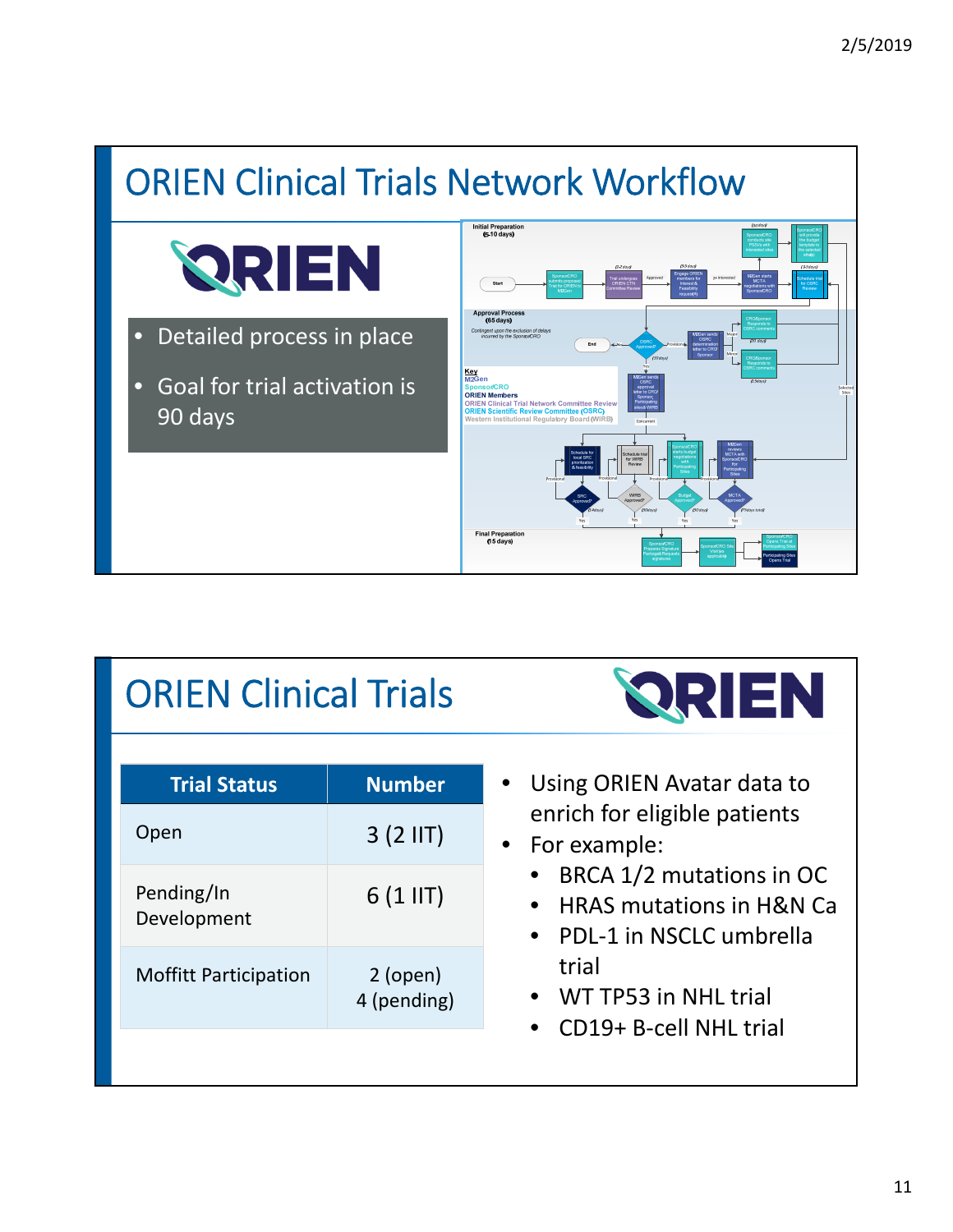

#### Clinical Research Retreat (July 20, 2018)



- Jeff Lancet: **Heme Program**
- Fred Locke: **ICE‐T Program**
- Brian Czerniecki: **Multi‐D Breast Program**
	- Lou Harrison: **Radiation Oncology**
	- Bob Gatenby: **Evolution and Cancer Treatment**
- 
- Scott Antonia: **Thoracic Program & Trial Lead**
- Solmaz Sahebjam: **Phase 1 Trials**
- **Optimizing Clinical Trial Portfolio**
- **Maximizing Impactful Trials**
- **3 actionable strategies**
- **Deployable in 6‐12 months**
- **Focus on strategies that are within our control**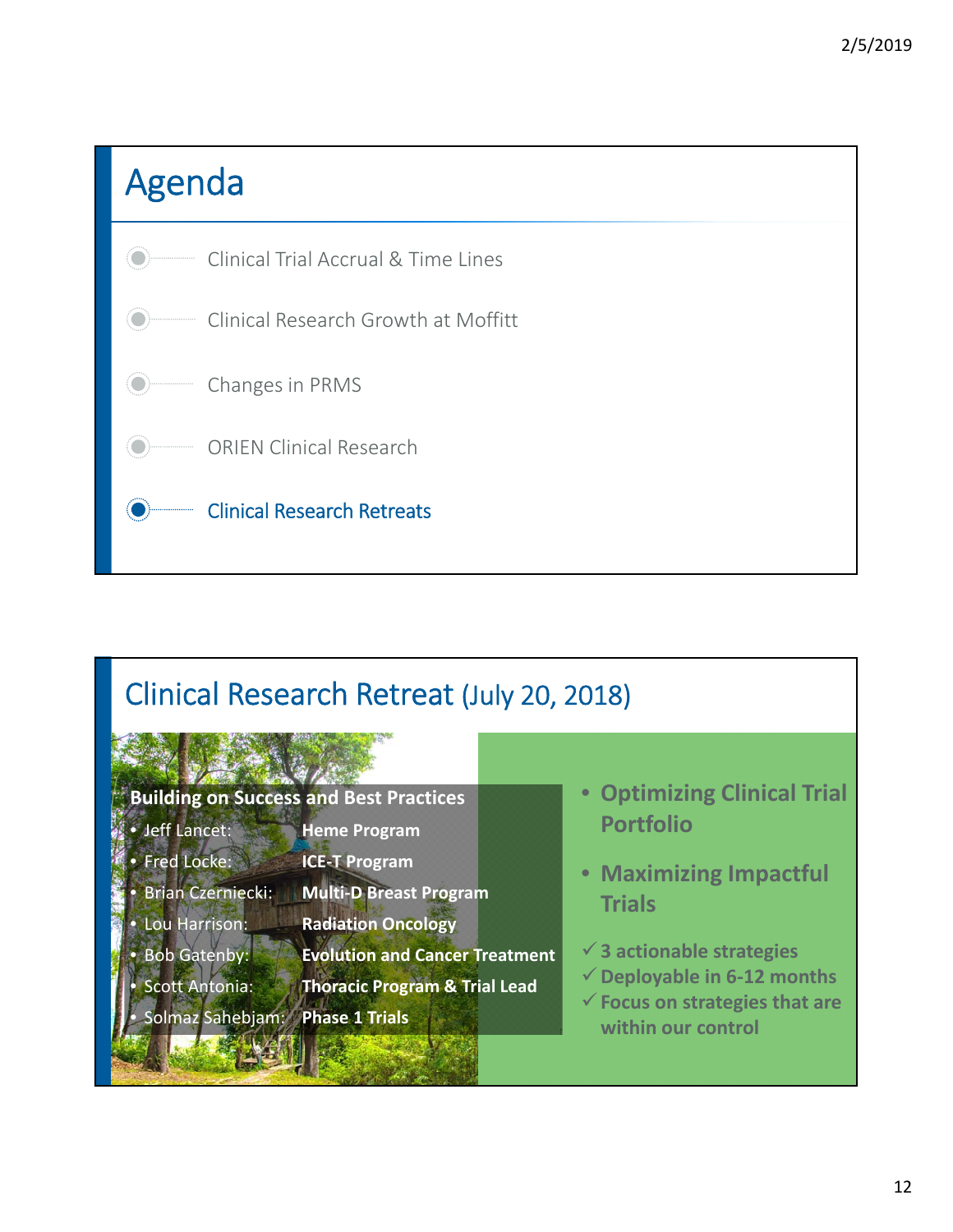

#### Phase 1 Program Retreat (September 28, 2018)

- 25 attendees
- 3 work groups
	- Develop Phase 1 core leadership team
	- Reformat Phase 1 meeting
		- **Integrate CBMM meeting &** medical oncology grand rounds
	- **Phase 1 clinical trial activation**
- Phase 1 fellowship program